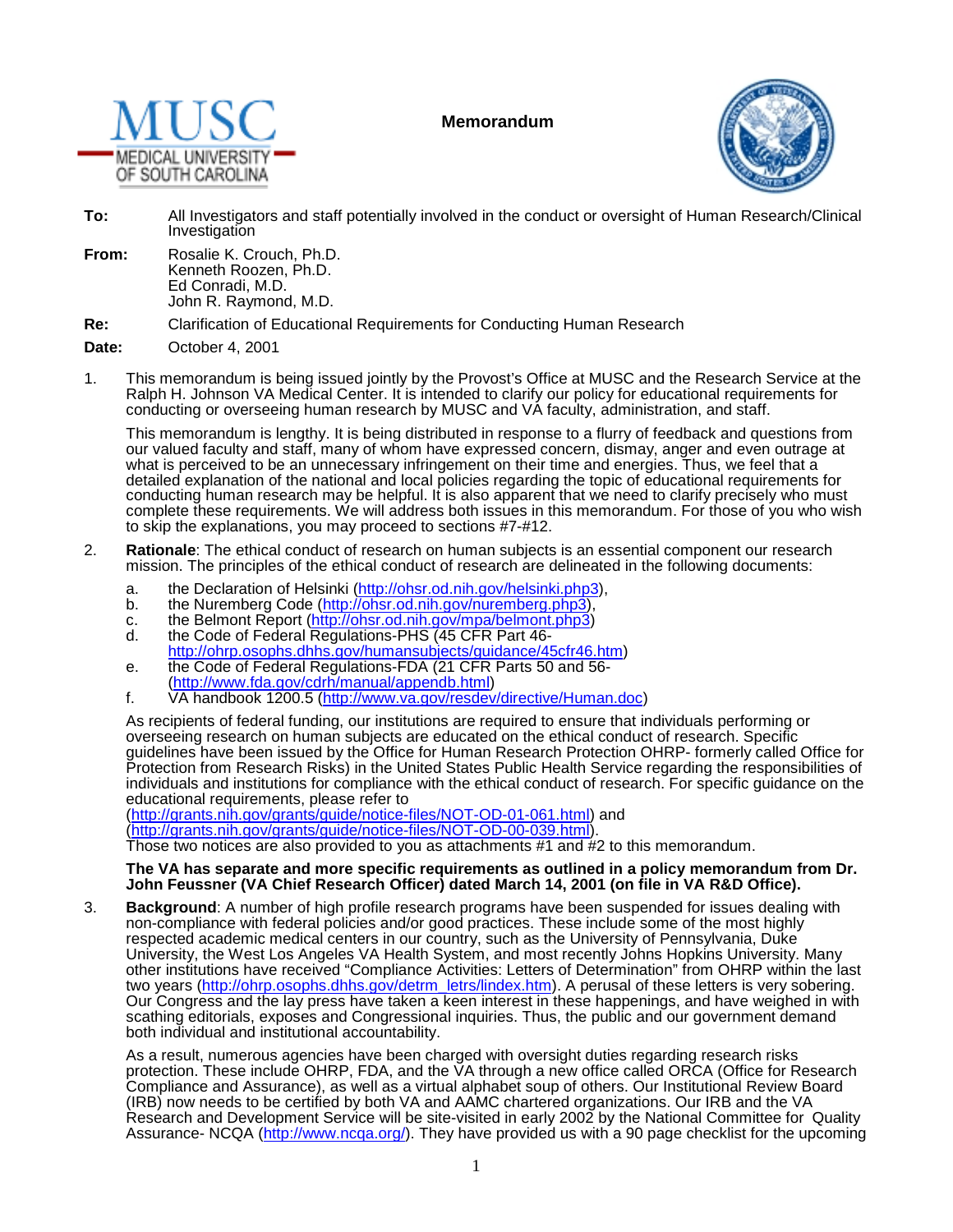site-visit. Many of the audit points deal directly and indirectly with institutional and individual efforts to create and maintain a 'culture of compliance' and to embrace an educational program dealing with research compliance for staff and faculty.

Scrupulous external oversight of our efforts to develop excellence and rigorous compliance in the ethical conduct of research is now a reality. If we are not prepared to strive for excellence in this endeavor, we are likely to pay a high price in terms of time and dollars lost, and in terms of reputation and prestige. Despite this reality, many institutions continue to make the same costly mistakes. These mistakes are clearly documented in the public record by OHRP under "common findings" at [http://ohrp.osophs.dhhs.gov/info.htm.](http://ohrp.osophs.dhhs.gov/info.htm)

Our institutions can address many of the common findings, and we are doing so. Others require the full cooperation and assistance of our faculty. If we don't all pull together, we may suffer the same fate as has befallen research giants such as Johns Hopkins University and Duke University. Johns Hopkins University and many of its faculty refused to accept the gravity of this issue when they assumed a combative posture during an OHRP inquiry. The humiliating consequences of the subsequent shutdown of their research program is the subject a Baltimore Sun piece published on September 27, 2001 [\(http://www.sunspot.net/news/health/bal-te.md.hopkins27sep27.story?coll=bal%2Dhome%2Dheadlines\).](http://www.sunspot.net/news/health/bal-te.md.hopkins27sep27.story?coll=bal%2Dhome%2Dheadlines)

4. **Approach to the Issue**: We must develop an educational program for conducting human research here. Ideally, this program would be the same at MUSC and at the Ralph H Johnson VA Medical Center. It makes no sense to duplicate these programs. The National VA Research Service has mandated certain elements required for this required program for all local VA Research Services. This mandate requires that investigators and personnel involved in research on human subjects or tissues take some form of tutorial that has a post-test component. Moreover, there are numerous required elements that must be met for the educational program to be acceptable. **The NIH module** [\(http://cme.nci.nih.gov/](http://cme.nci.nih.gov/) or [http://ohsr.od.nih.gov/\)](http://ohsr.od.nih.gov/) **that many of us completed last year as a stopgap measure is no longer acceptable to the VA**. It does not have a post-test and does not adequately cover VA and FDA regulations.

We have every reason to believe that the NIH module is inadequate and will soon be deemed unacceptable by auditing and accreditation bodies. This impression is based upon (1) information gathered by several of our faculty and staff who have participated in OHRP and VA site visits, (2) by our own local experiences in being site visited by federal regulators, (3) and by personal communications with highly placed OHRP staff. Indeed, (4) our own internal audits have revealed the need for more detailed training than is provided by the NIH module.

Thus, we were faced with the following question: Where might one turn to meet the stringent guidelines without subjecting our investigators to excessive inconvenience? We wish to document that we have performed a thorough examination of many options available to us. We have examined several different programs that have a post-test requirement and which contain the elements of content deemed essential by the VA. We used the AAMC web site (<u>http://www.aamc.org/research/dbr/compliance/curricula.htm</u>) as a starting point. After examination of a number of options, we established that the University of Miami course fulfills those requirements [\(http://www.miami.edu/citireg](http://www.miami.edu/citireg) for registration; <http://www.ci4.miami.edu/courses/irbtraining>for the course).

The Miami course was developed by a consortium of universities to meet the spirit and letter of the **law** as outlined in the Code of Federal Regulations and of **federal policy** as outlined in VA handbook 1200.5 [\(http://www.va.gov/resdev/directive/Human.doc\)](http://www.va.gov/resdev/directive/Human.doc) and in attachments 1 and 2.

Some of you believe that this course is too comprehensive. This is a potentially fruitful area for discussion that falls under the "spirit" of the law category because we have established this policy locally. **However, we would like to emphasize that the Miami University Internet course is now the standard that is required at 82 different institutions.** We admit that there are, in fact, several Internet courses that are not as comprehensive as the Miami University course. However, they do not meet the requirements of the VA either in content or by lack of a post-test. Three examples that do not meet the VA requirements are provided below:

University of Minnesota [\(http://www.research.umn.edu/consent/\),](http://www.research.umn.edu/consent/) University of Michigan [\(http://www.umich.edu/~drda/index.html\),](http://www.umich.edu/~drda/index.html) UCSF [\(http://www.ucsf.edu/ora/chr/chr\\_training.htm#trainA\)](http://www.ucsf.edu/ora/chr/chr_training.htm#trainA)

Our policy is completely in line with those of other institutions known for their excellent IRB and research education programs, such as those from:

University of Kentucky [\(http://www.rgs.uky.edu/ori/humantrain.html\),](http://www.rgs.uky.edu/ori/humantrain.html) University of Rochester [\(http://www.urmc.rochester.edu/rsrb/\),](http://www.urmc.rochester.edu/rsrb/) UCLA [\(http://training.arc.ucla.edu/\),](http://training.arc.ucla.edu/) Indiana University [\(http://www.iupui.edu/~resgrad/Human%20Subjects/StartPage.html\),](http://www.iupui.edu/~resgrad/Human%20Subjects/StartPage.html) Duke University [\(http://irb.mc.duke.edu/certification.htm\),](http://irb.mc.duke.edu/certification.htm) Columbia University [\(http://cpmcnet.columbia.edu/research/gcp.htm\)](http://cpmcnet.columbia.edu/research/gcp.htm))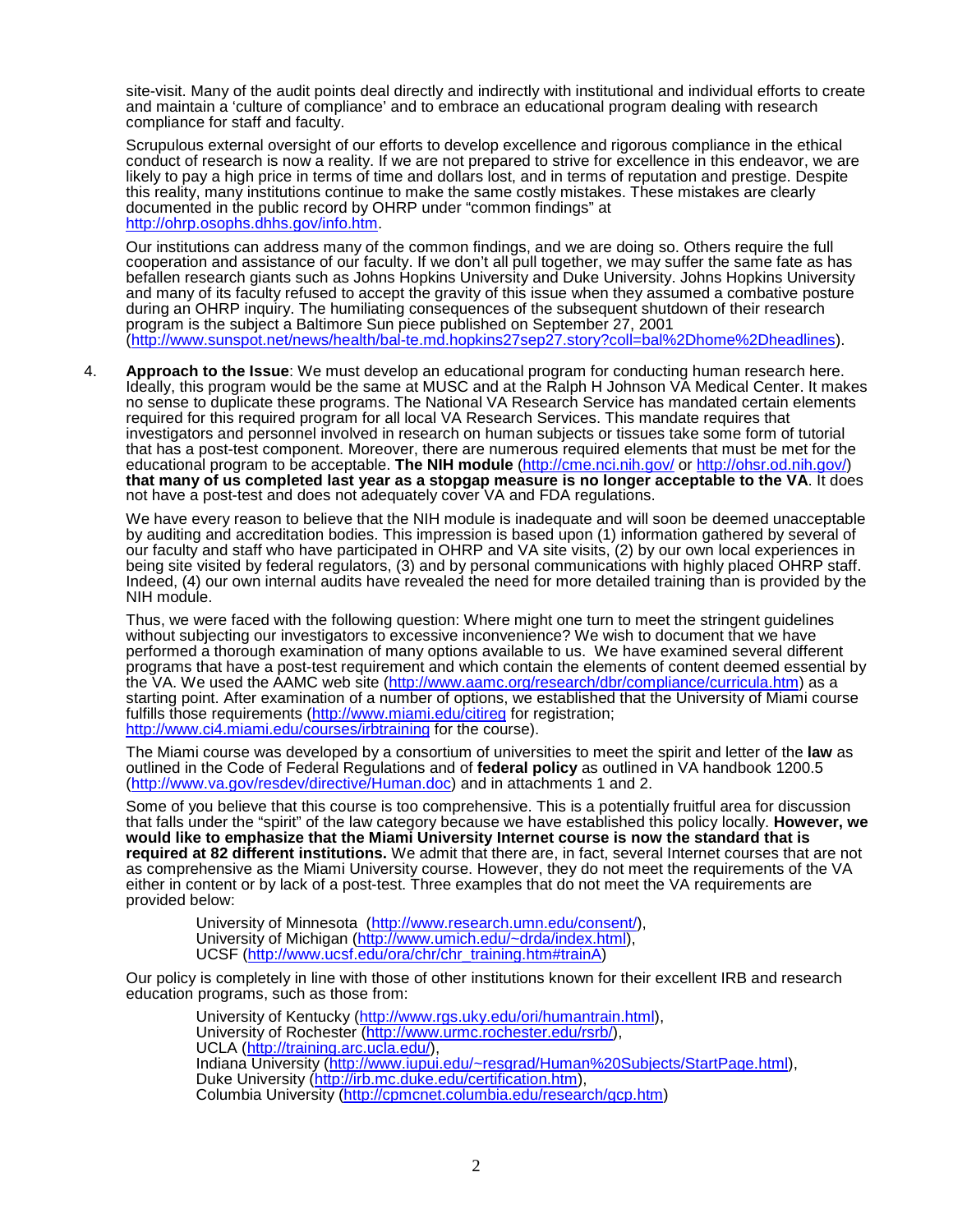We would also like to point out that the University of Rochester course (which is a rigorous book-based program) is now the second most commonly required course. 5. **Who should take the Miami Internet course?**

# **Definitions from 45 CFR Part 46**

[\(http://ohrp.osophs.dhhs.gov/humansubjects/guidance/45cfr46.htm#46.102\)](http://ohrp.osophs.dhhs.gov/humansubjects/guidance/45cfr46.htm#46.102)

In order to help you assess whether one must participate in the required educational activity, we have provided some definitions from the Code of Federal Regulations.

"*Research* means a systematic investigation, including research development, testing and evaluation, designed to develop or contribute to generalizable knowledge. Activities which meet this definition constitute research for purposes of this policy, whether or not they are conducted or supported under a program which is considered research for other purposes. For example, some demonstration and service programs may include research activities."

*MUSC/VA comment: In practical terms, if you plan to publish the work, present it at a scientific meeting, or otherwise intend to use it for scholarly purpose, it is probably research. If you are not sure, please consult one of our IRB's.*

"*Human subject* means a living individual about whom an investigator (whether professional or student) conducting research obtains:

- (1) data through intervention or interaction with the individual, or
- (2) identifiable private information."

*MUSC/VA comment: This means that use of tissues from living patients or examination of their medical records for the purpose of research qualifies as research on a human subject. If you are not sure, please consult one of our IRB's.*

## 6. **Points for consideration from** [http://grants.nih.gov/grants/policy/hs\\_educ\\_faq.htm.](http://grants.nih.gov/grants/policy/hs_educ_faq.htm)

*"You may be performing human subjects research that qualifies for "exempt status" as determined by the IRB. Please note that exempt status does not mean exempt from IRB review. However, that research is not necessarily exempt from the educational requirements."*

*MUSC/VA comment: Research using human tissues (including autopsy or banked specimens) almost always will require completion of the course.*

*Tissue collection is governed by SC State Law-the IRB has requested that all use of human tissue in research be submitted to the IRB for review.*

## 7. **WE HAVE EXTENDED THE DEADLINE FOR COMPLETING THE HUMAN RESEARCH EDUCATION REQUIREMENT TO DECEMBER 3, 2001.**

Because many of you have raised questions about who is required to complete the Miami University Internet course, we have agreed to extend the deadline by one month, to December 3, 2001.

# 8. **The nitty-gritty…who must complete the educational course by December 3, 2001?**

- a. If you do not perform or oversee the conduct of human subjects research, you are not required to take the course. Some examples of people who do not have to complete this course would be secretaries or investigators who perform work solely on animals and non-human cells. *The exception to this guideline is that members of the VA IACUC, VA Biosafety Committee, and VA R&D Service office staff are required to complete the course.*
- 
- b. Investigators participating in human subjects research must complete the course. Investigators include Pl's, collaborators, consultants, students, post-doctoral fellows, research assistants, research nurses, and technicians directly involved in the conduct of human subjects research. *In some cases it may be difficult to determine whether an individual qualifies as an investigator*. If one is going to author an abstract, manuscript, or presentation, or if one is obtaining informed consent from human research subjects, it is our view that they are investigators and should complete the course. *If you are not certain, please consult with Dr. Conradi or Dr. Raymond.*
	- c. IRB members and VA R&D Committee members must complete the course regardless of whether they perform human subjects research in their own investigative programs.
	- d. Individuals with institutional signatory or oversight authority for research at MUSC and the Ralph H. Johnson VA Medical Centers (e.g. the administrators) must complete the course. These include the Medical Center Director and Chief of Staff at the VA, the President and Provost of MUSC, Deans, Assistant/Associate Deans, Department Chairs, and Divisional Directors.
	- e. Research compliance officers and research audit team members must complete the course.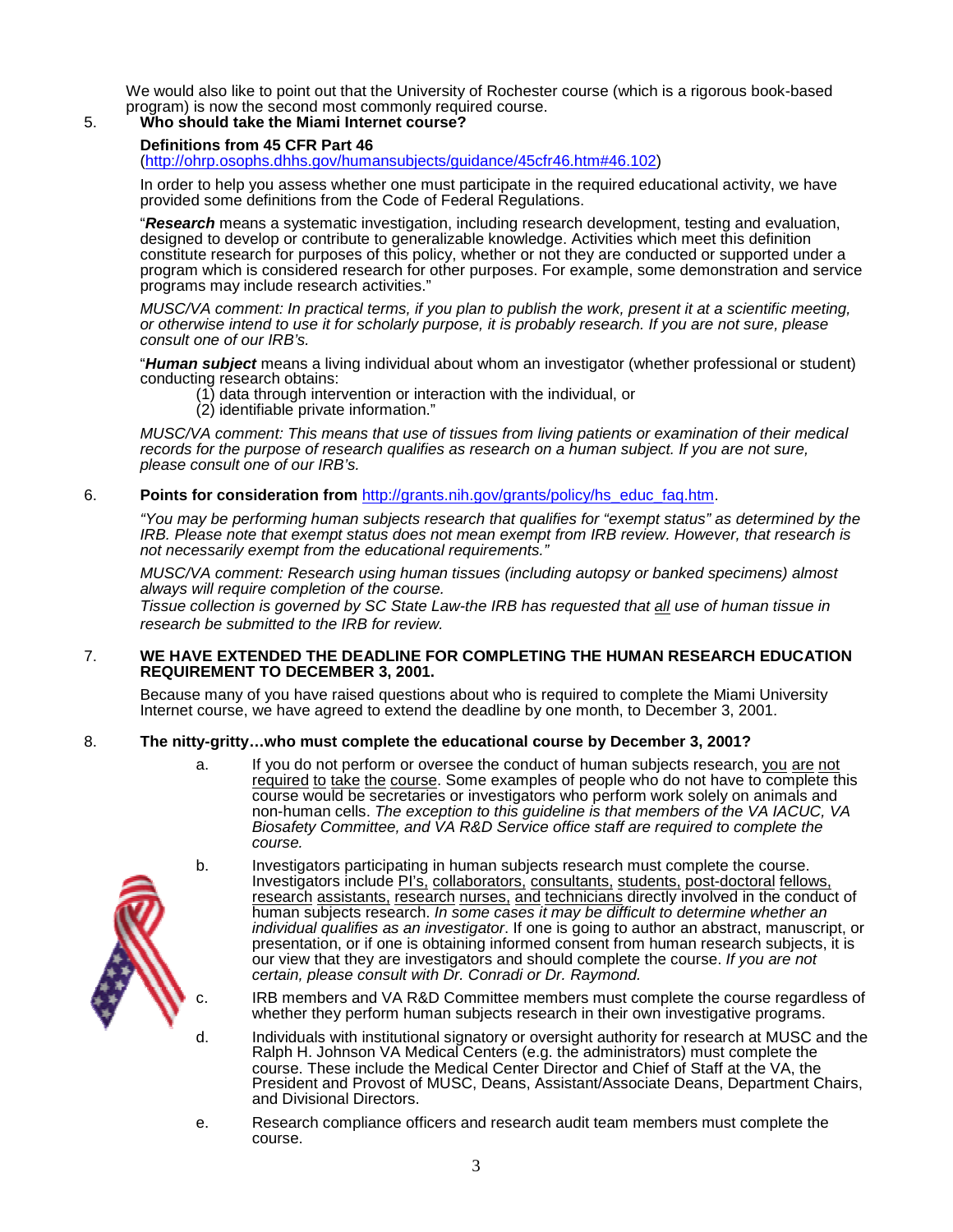## 9. **Will we consider options other than the Miami University Internet Course?**

*Please note that we are willing to accommodate reasonable substitutions for the University of Miami Internet Course.* Some of the Internet courses listed on the bottom of page 2 might be reasonable substitutes for the University of Miami course. **As noted earlier in this memorandum, the NIH Internet module is not an acceptable substitute**. If you have recently completed a course with substantially similar content to the University of Miami course (with scored post-test) and would like for that to substitute for the University of Miami course, please send to Dr. Conradi and/or Dr. Raymond a cover letter, certificate of completion and a web-link or syllabus so that we can determine whether it meets guidelines. Feel free to pre-consult one of them prior to taking an alternate course (this is recommended).

Please also be aware that completion of the course does not fulfill requirements for continuing education in human subjects research. We are currently considering various mechanisms for all of us to fulfill future requirements for continuing education, and we will be seeking faculty input regarding various options.

## 10. **Avenue for Feedback**

Constructive criticism, comments and expressions of concern will be welcomed. We respectfully request that they be conveyed with professionalism.

The appropriate avenue for receipt of comments (other than the clarifications described in #8) is through Dr. John Raymond (2-1106; raymondjmusc.edu; beeper 14669) or through Dr. Ed Conradi (2-4148; conradie@musc.edu) until November 1, 2001.

After November 1, 2001, we request that you observe the "chain of command" and route your comments through your Department Chair and/or Divisional Director.

- **11. If you believe you have received this memorandum in error**, please forgive us for inconveniencing you. We hope to construct mailing lists targeted specifically to human subjects investigators in the near future. This will be facilitated by the orderly completion of the human subjects training by those to whom it applies. Thank you.
- 12. EXECUTIVE SUMMARY
	- a. The deadline for completing the Miami University Internet course has been extended until December 3, 2001.
	- b. If you do not perform research on human subjects, data or tissues, you do not need to take the course (please see points #5, 6, and 8). This policy applies at both VA and MUSC.
	- c. If you perform research on human subjects, data or tissues, you need to take the course. If you supervise or oversee such research, you need to take the course. We have further clarified who should take the course (see point #8). The definitions for 'human subjects' and 'research' from the Code of Federal Regulations are provided in point #5.
	- d. We will consider alternate training exercises, so long as they have substantially similar content to the University of Miami course (with scored post-test). Pre-consultation with Drs. Raymond and/or Conradi is STRONGLY advised (see point #4).
	- e. The appropriate avenue for feedback has been delineated (see point #10)

#### **Note: Initialed copies of this memorandum are available in the VA R&D Office and the Provost's office at MUSC.**

**There are two attachments to this memorandum.**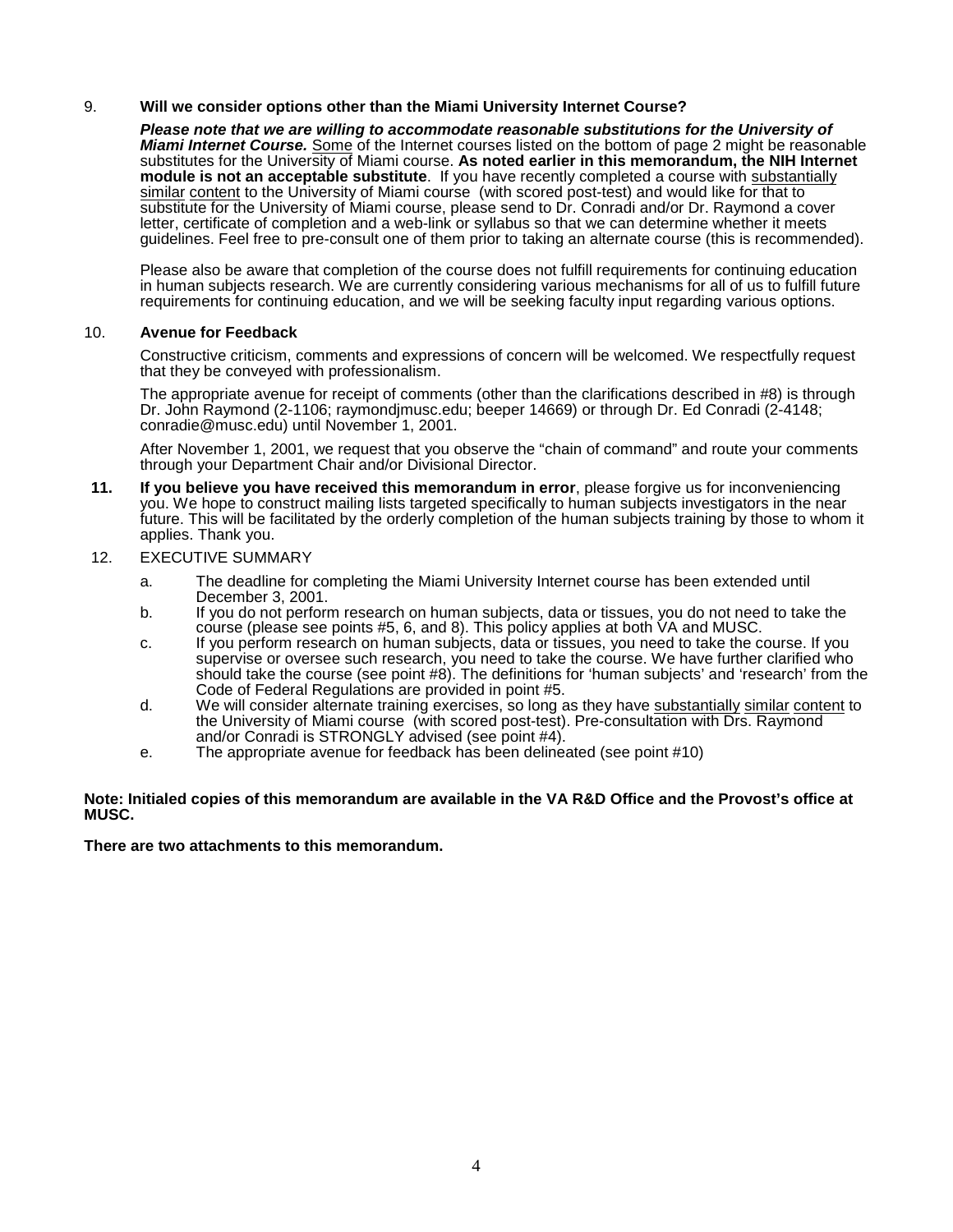#### ------------------------------------------------------------------------------------------------------------------------------ **Attachment #1**

REQUIRED EDUCATION IN THE PROTECTION OF HUMAN RESEARCH PARTICIPANTS

Release Date: June 5, 2000 (Revised August 25, 2000)

NOTICE: OD-00-039

National Institutes of Health

Policy: Beginning on October 1, 2000, the NIH will require education on the protection of human research participants for all investigators submitting NIH applications for grants or proposals for contracts or receiving new or non-competing awards for research involving human subjects.

Background: To bolster the Federal commitment to the protection of human research participants, several new initiatives to strengthen government oversight of medical research were announced by HHS Secretary Shalala on May 30, 2000. This announcement also reminds institutions of their responsibility to oversee their clinical investigators and institutional review boards (IRBs). One of the new initiatives addresses education and training. This NIH announcement is developed in response to the Secretary's directive.

Implementation: Before funds are awarded for competing applications or contract proposals involving human subjects, investigators must provide a description of education completed in the protection of human subjects for each individual identified as "key personnel" in the proposed research. Key personnel include all individuals responsible for the design and conduct of the study. The description of education will be submitted in a cover letter that accompanies the description of Other Support, IRB approval, and other information in accordance with Just-in-Time procedures. The use of a cover letter is also acceptable for contract proposals. After October 1, 2000, investigators submitting non-competing renewal applications for grants or annual reports for research and development contracts that involves human subjects research must also include a description of such education in their annual progress reports. This NIH policy will eventually be superceded by the DHHS Office of Research Integrity's institutional assurance on the responsible conduct of research, which is described below.

Related Training Requirement: The Office of Research Integrity (ORI), Department of Health and Human Services, is developing a policy to implement an extension of the training requirement on the responsible conduct of research (RCR) to all persons supported by PHS research. The protection of human subjects in research will be included in the RCR institutional assurance. A draft of this policy will be posted for comment on the ORI website in June, 2000.

Educational Resources: While all investigators need education in the basics of human subjects research, some may elect more intensive study if their work involves especially difficult topics or special populations. Many institutions already have developed educational programs on the protection of research participants and have momented an every mate every mate the programs a requirement for their investigators. The NIH does not plan to issue a list of "endorsed" programs. Rather, the NIH points out that a number of curricula are readily available to investigators and institutions. For example, all NIH intramural investigators and research administrators who oversee clinical projects are required to complete an on-line tutorial on the protection of human research subjects. This training can be accessed on the web site of the NIH Office of Human Subjects Research at

[http://ohsr.od.nih.gov/.](http://ohsr.od.nih.gov/) While this training module was developed for NIH staff, it can be used by other institutions seeking to meet training requirements in this area.

To facilitate education and the development of curricula, the NIH launched a website on bioethics in 1999. (See [http://www.nih.gov/sigs/bioethics/\)This](http://www.nih.gov/sigs/bioethics/)This) site is replete with resources

(>4500 references) on a broad range of relevant topics, including human subjects in research, medical and healthcare ethics, and the implications of genetics and biotechnology. This website also contains a broad set of annotated web links, including some attached to training programs. In addition, the University of Rochester has made available its training program for individual investigators. Their manual can be obtained through CenterWatch, Inc. [\(http://www.centerwatch.com\).](http://www.centerwatch.com)

To address longer-term needs, the NIH has two program announcements to support training on ethical issues related to research and human subjects. The first announcement provides support (T15) for institutions to conduct short-term courses in research ethics. (See [http://grants.nih.gov/grants/guide/pa-files/PA-99-051.html\)](http://grants.nih.gov/grants/guide/pa-files/PA-99-051.html) The primary objectives of the T15 program are to increase knowledge among investigators regarding research ethics and to protect human participants in clinical protocols. The second announcement supports career development of individuals who are committed to a career in research ethics. These individuals will be able to serve as resources in the institutions and as catalysts in discussions of critical ethical issues in research. (See [http://grants.nih.gov/grants/guide/pa-files/PA-99-050.html\).](http://grants.nih.gov/grants/guide/pa-files/PA-99-050.html)

**------------------------------------------------------------------------------------------------------------------------------**